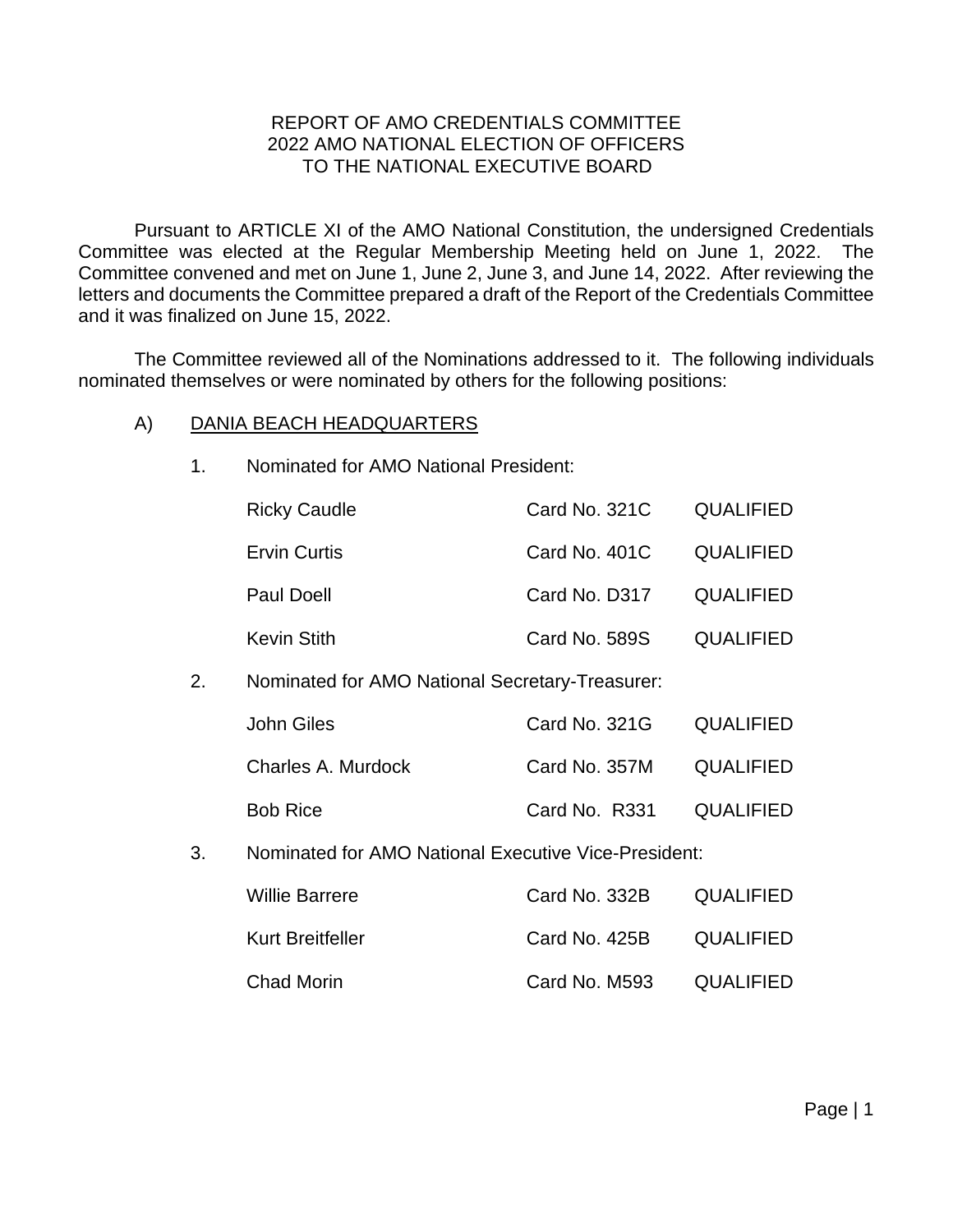## B) DEEP SEA

## 4. Nominated for AMO National Vice President:

| <b>Carl Broekhuis</b> | Card No. B512 | <b>QUALIFIED</b> |
|-----------------------|---------------|------------------|
| Daniel Capozello      | Card No. C460 | <b>WITHDREW</b>  |
| David Powers          | Card No. P332 | <b>QUALIFIED</b> |
| <b>Jeff Richards</b>  | Card No. R264 | <b>QUALIFIED</b> |

# C) INLAND WATERS

| 5. | Nominated for AMO National Vice President: |
|----|--------------------------------------------|
|----|--------------------------------------------|

| <b>Clifton Sawyer</b> | Card No. S702 | <b>QUALIFIED</b> |
|-----------------------|---------------|------------------|
| Danny Robichaux       | Card No. R242 | <b>QUALIFIED</b> |

#### D. GREAT LAKES

6. Nominated for AMO National Vice President

| John E. Clemons    | Card No. C431 | <b>QUALIFIED</b> |
|--------------------|---------------|------------------|
| Justin vonSprecken | Card No. 200V | <b>QUALIFIED</b> |

# E. GOVERNMENT RELATIONS

7. Nominated for AMO National Vice President

| <b>Taylor Clear</b>    | Card No. C532 | <b>QUALIFIED</b> |
|------------------------|---------------|------------------|
| Alexandra Hagerty      | Card No. 475H | <b>QUALIFIED</b> |
| <b>Christian Spain</b> | Card No. 520S | <b>QUALIFIED</b> |

The Credentials Committee checked the membership status of all Nominees and found them to be in order. The Committee also checked the records pertaining to the required employment time and found them to be in order. Therefore, any unopposed Nominees listed above were found QUALIFIED and/or ELECTED as noted by the Committee.